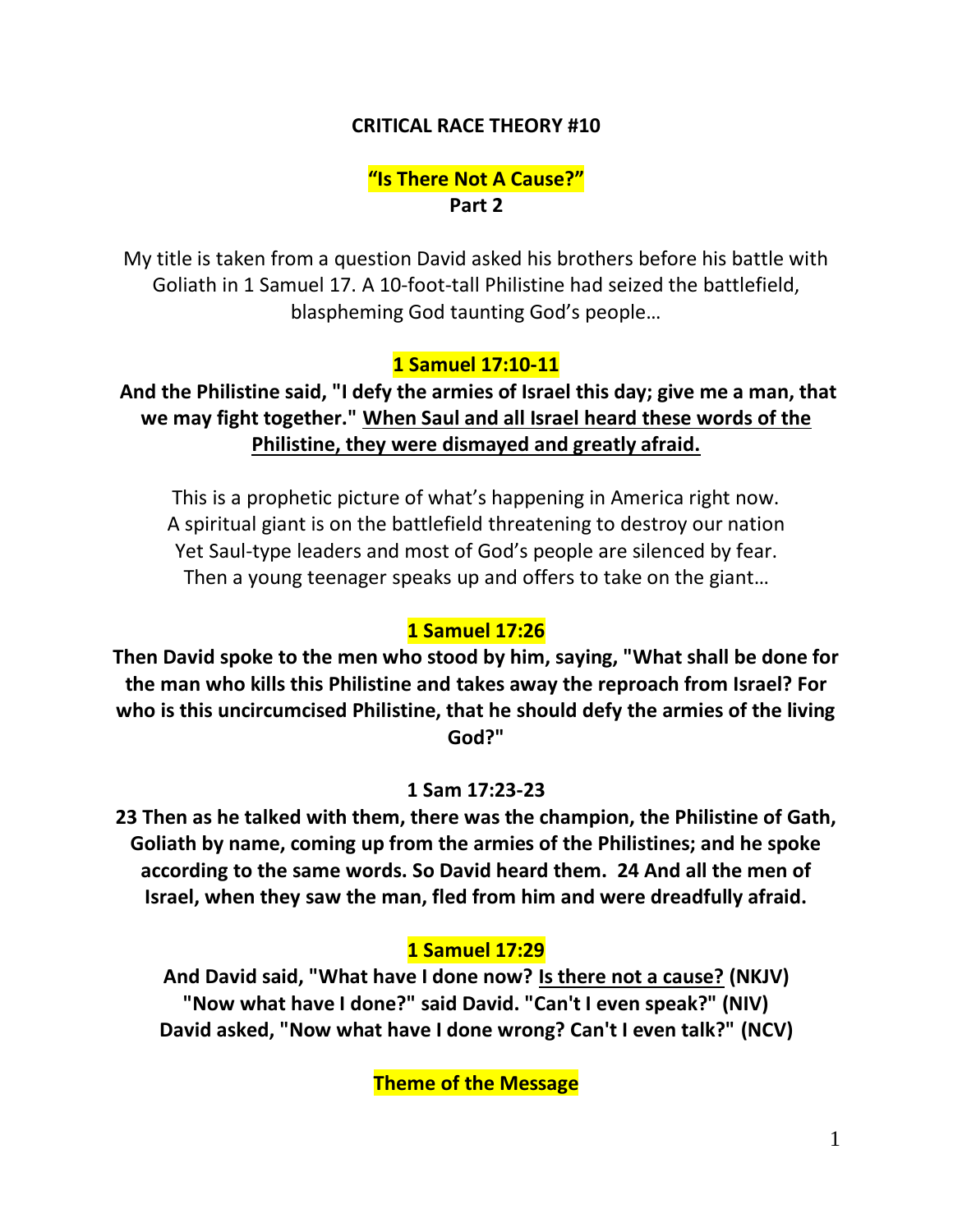**David was obscure, silent and unknown in the public arena for many years. But when he heard the blasphemies and taunts of the Philistine giant he spoke up. Today, there is a new 'Goliath'. Where are the new 'Davids'?** (I believe they're coming!)

# **1 Sam 17:32-33**

**Then David said to Saul, "Let no man's heart fail because of him; your servant will go and fight with this Philistine." And Saul said to David, "You are not able to go against this Philistine to fight with him; for you are a youth, and he a man of war from his youth."** 

Don't look for help from leadership like Saul!

Saul represents Christian leaders who believe the enemy is stronger than you are. All Saul can off us is his own armor…

## **1 Samuel 17:38-39**

**So Saul clothed David with his armor, and he put a bronze helmet on his head; he also clothed him with a coat of armor. David fastened his sword to his armor and tried to walk. But David said to Saul, "I cannot walk with these, for I have not tested them." So David took them off.**

I'm prophesying to you that Saul's armor will be insufficient for the new Davids God is raising up. I don't know all their names but I do know this about them.

- These now hidden heroes are sick of playing church!
- They will have no use for silly sermons that have no substance
- They will be those who know that 'skinny jean and smoke machines' won't be enough to take down a giant

I believe God is preparing a people in private for a mighty public victory. They will follow David's example…

Instead of Saul's armor, David decided that the weapons he had tested in private against the lion and the bear would bring down the giant in public.

# **1 Samuel 17:40**

**Then he took his staff in his hand; and he chose for himself five smooth stones from the brook, and put them in a shepherd's bag, and his sling was in his hand. And he drew near to the Philistine.**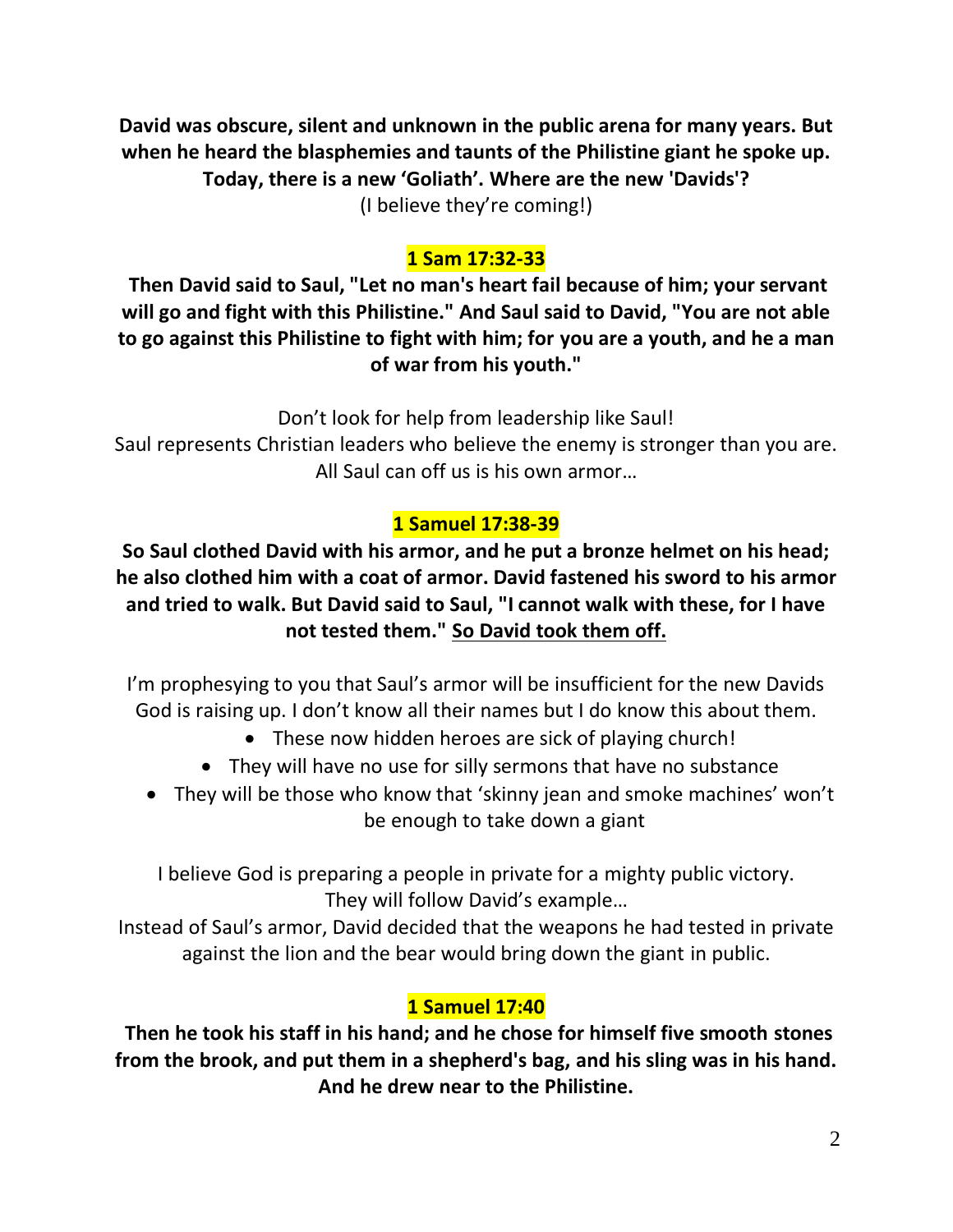You may wonder, 'If David had faith, why did he need 5 stones?' 5 is the number of grace. But it's more than that. Later, in 2 Samuel 21:15-22 we learn that Goliath had 4 brothers! (Giants run in packs).

## **1 Sam 17:44-45**

**And the Philistine said to David, "Come to me, and I will give your flesh to the birds of the air and the beasts of the field!" Then David said to the Philistine, "You come to me with a sword, with a spear, and with a javelin. But I come to you in the name of the Lord of hosts, the God of the armies of Israel, whom you have defied.** 

## **1 Samuel 17:46-47**

**This day the Lord will deliver you into my hand, and I will strike you and take your head from you. And this day I will give the carcasses of the camp of the Philistines to the birds of the air and the wild beasts of the earth, that all the earth may know that there is a God in Israel. Then all this assembly shall know that the Lord does not save with sword and spear; for the battle is the Lord's, and He will give you into our hands."** 

David defeated the giant, cut off his head, and saved the nation in one day! It can happen again. We just need some stones!

**II. We Need Some Stones**

#### **THE STONES WE NEED**

- **One for Totalitarian Government**
- **Another for Critical Race Theory**
- **Another for sexual perversions**

#### **A. We Need a Stone to Take Down Totalitarian Governments**

1. The greatest Goliath America faces today is the threat of…

## **Totalitarian Government**

**A system of highly centralized government in which one political party or group takes control and grants neither recognition nor tolerance to other political groups.**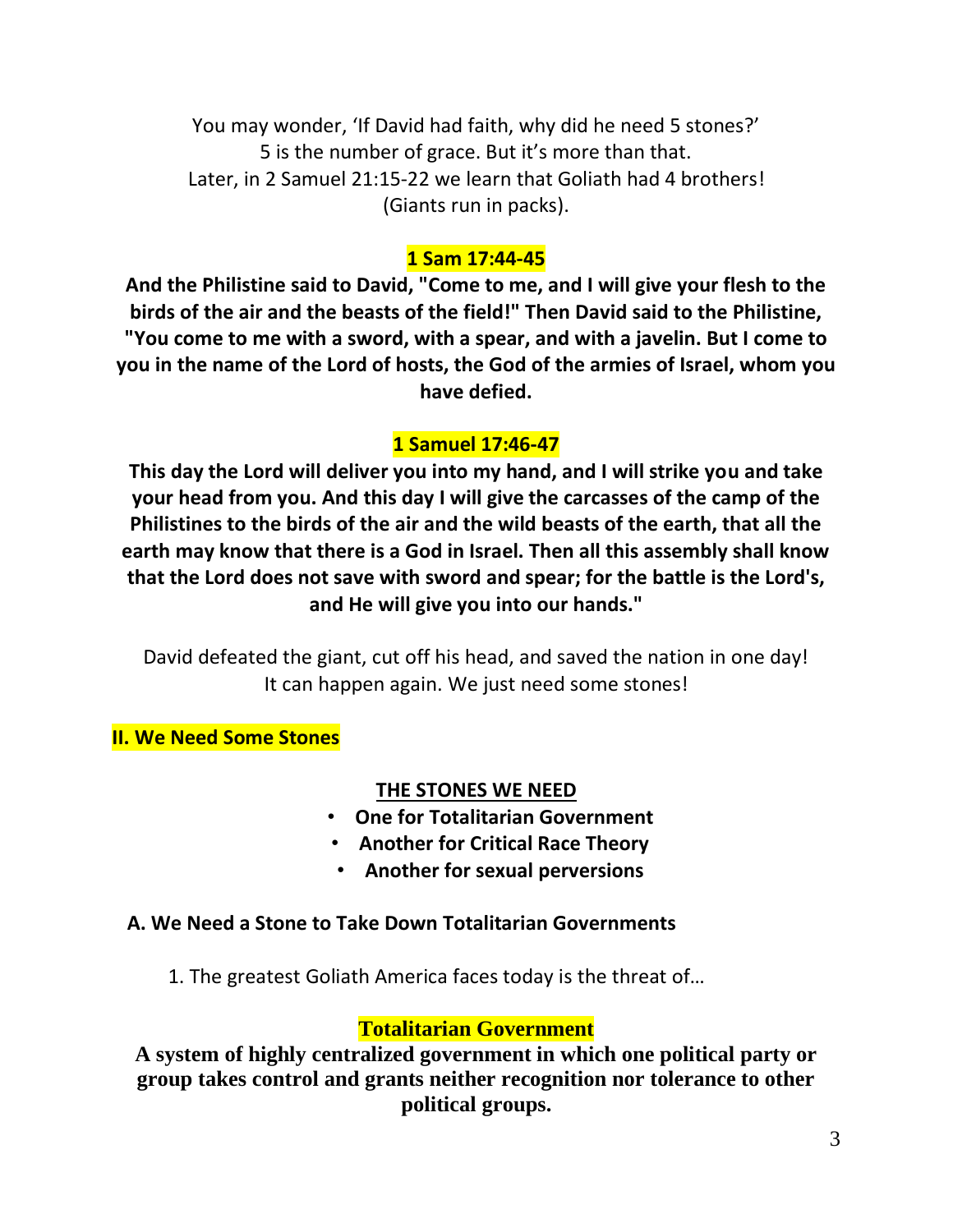2. Totalitarian governments in recent history appear under many names: Marxism, Communism, Socialism, Progressivism. They vary a bit in expression but the goal is always the same: totalitarianism.

a. In other days, totalitarians came to power through a violent overthrow of the government; Russia, Nazi Germany, Communist China.

3. But our modern American Marxism is 'cultural socialism', which seeks to overthrow the government by a gradual infiltration of the culture's institutions and systems.

a. It is the brainchild of Italian Antonio Gramsci, who described his socialist vision as a religion that would displace Christianity.

## **Antonio Gramsci**

**Socialism is precisely the religion that must overwhelm Christianity. In the new order, Socialism will triumph by first capturing the culture via infiltration of schools, universities, churches and the media by transforming the consciousness of society.**

4. The modern American Marxists have no use for Christ or Christianity. It is not needed. They offer a political salvation through a centralized, all-powerful government.

a. As the government gets bigger civil liberties get smaller.

b. This is why our freedoms are disappearing.

#### **Ronald Reagan**

#### **Man is not free unless government is limited.**

5. All the great documents of human history, like the Bible, the Magna Carta, and the U.S. Constitutions LIMIT the power of Government! I'm thinking of the Bible, the Magna Carta and the U.S. Constitution.

a. The Bible-God establishes all spheres of government: Family, Church, and State; and sets limits of jurisdiction to prevent abuse. b. The Magna Carta.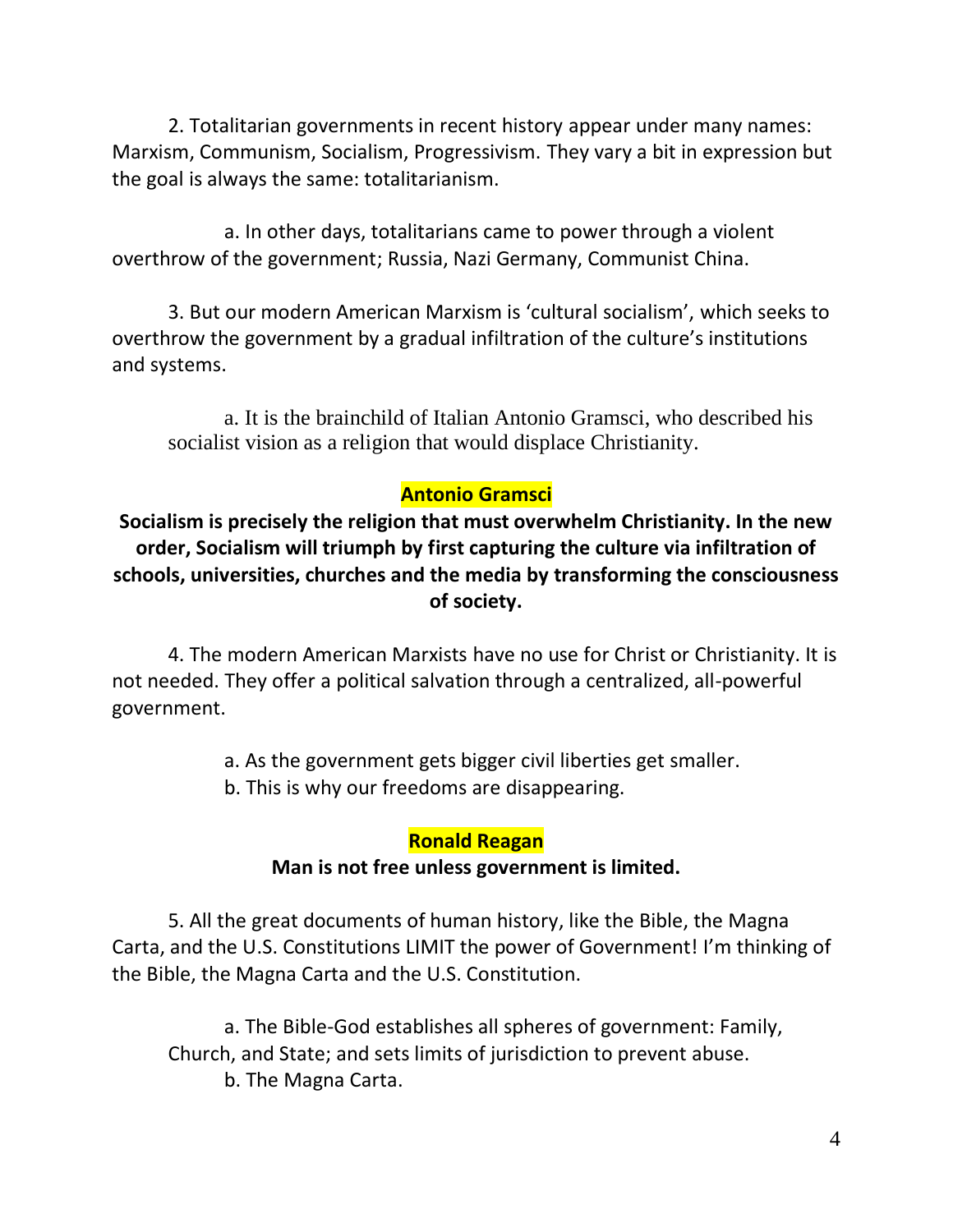## **Magna Carta**

**Signed by English King John in 1215 that guaranteed certain liberties to the people and limited the power of the King.** 

**The Magna Carta is a basic document that states liberties guaranteed to the English people. It proclaims rights that have become a part of English law and are now the foundation of the constitution of every English-speaking country.**

c. **America's founding documents**, the Constitution and the Bill of Rights, place power in the hands of the people and strictly limit the power of government.

- Freedom of speech/Freedom of religion
- The right to bear arms
- The presumption of innocence
- The right to assemble

6. All these freedoms are under assault today; but the modern American Marxists have become a 'deep state' that conceals its real agenda from the people.

#### **Patrick Henry**

## **The liberties of a people never were, nor will ever be, secure when the transactions of their rulers may be concealed from them.**

5. The mask mandates and lockdowns of 2020 were trial runs for greater expansions of political power over the people that forced us into obedience, even if it violates our conscience.

a. Last year it was mask mandates; vaccine mandates are coming.

## **Theodore Dalrymple, Epoch Times, 7/28/21**

**The Department of Justice concluded that federal law doesn't prohibit public agencies and private business from requiring COVID-19 vaccines under the Food and Drug Administration's emergency use authorization.**

b. This ruling green lights government agencies and private companies to force their employees to take the vaccine or lose their jobs!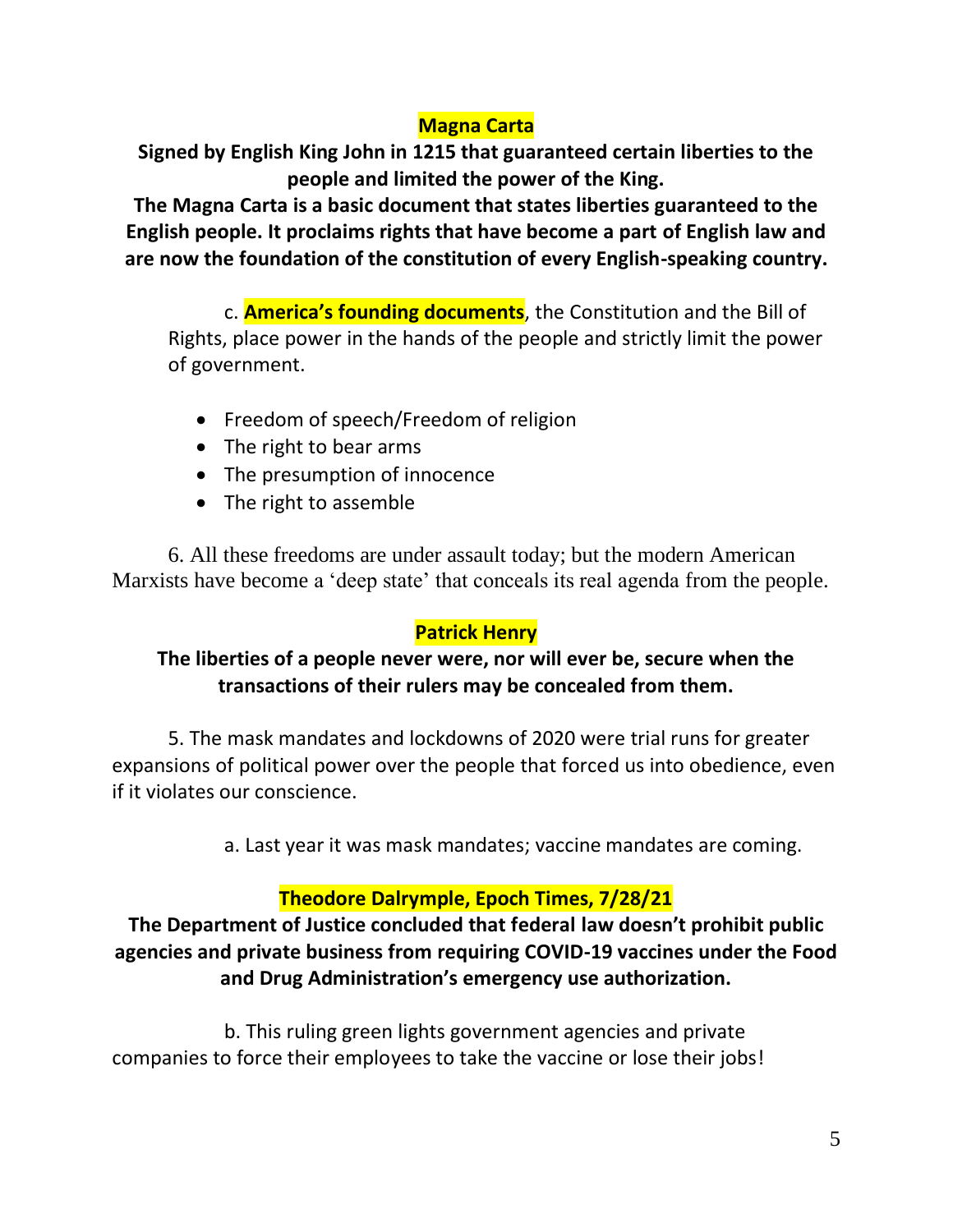c. This is just the latest government overreach that violates individual choice, just what the great Charles Spurgeon preached about 100 years ago in England:

### **Charles Spurgeon**

**It is none of Caesar's business to deal with our consciences! We will never obey Caesar in any matter which touches conscience; he may make what laws he will about religion, but by our loyalty to God, we pour contempt on Caesar when he usurps the place of God! He is no more to us than the meanest beggar in the street if he goes beyond his own legitimate authority.**

d. Looking back, it is amazing how many Americans have no idea of how many freedoms we gave up to the government in the name of being 'safe'.

## **Benjamin Franklin**

**"Those who would give up essential liberty to purchase a little temporary safety deserve neither liberty nor safety."**

6. How much liberty will we give up to purchase a little 'safety' that end up costing us our safety and our liberty?

7. Remember this: Goliath held the field as long as no one stood up to him. Totalitarian Goliaths count upon the silence of the citizens.

## **Antonio Gramsci**

## **The 'Father' of 'Cultural Marxism "What comes to pass does so not so much because a few people want it to happen, as because the mass of citizens abdicate their responsibility and let things be."**

**8**. Up to now, about most American Christians and Pastors have 'let things be'; but I believe God has many hidden heroes like David who will take on the giant and cut off his head.

## **B. We Need Another for Critical Race Theory**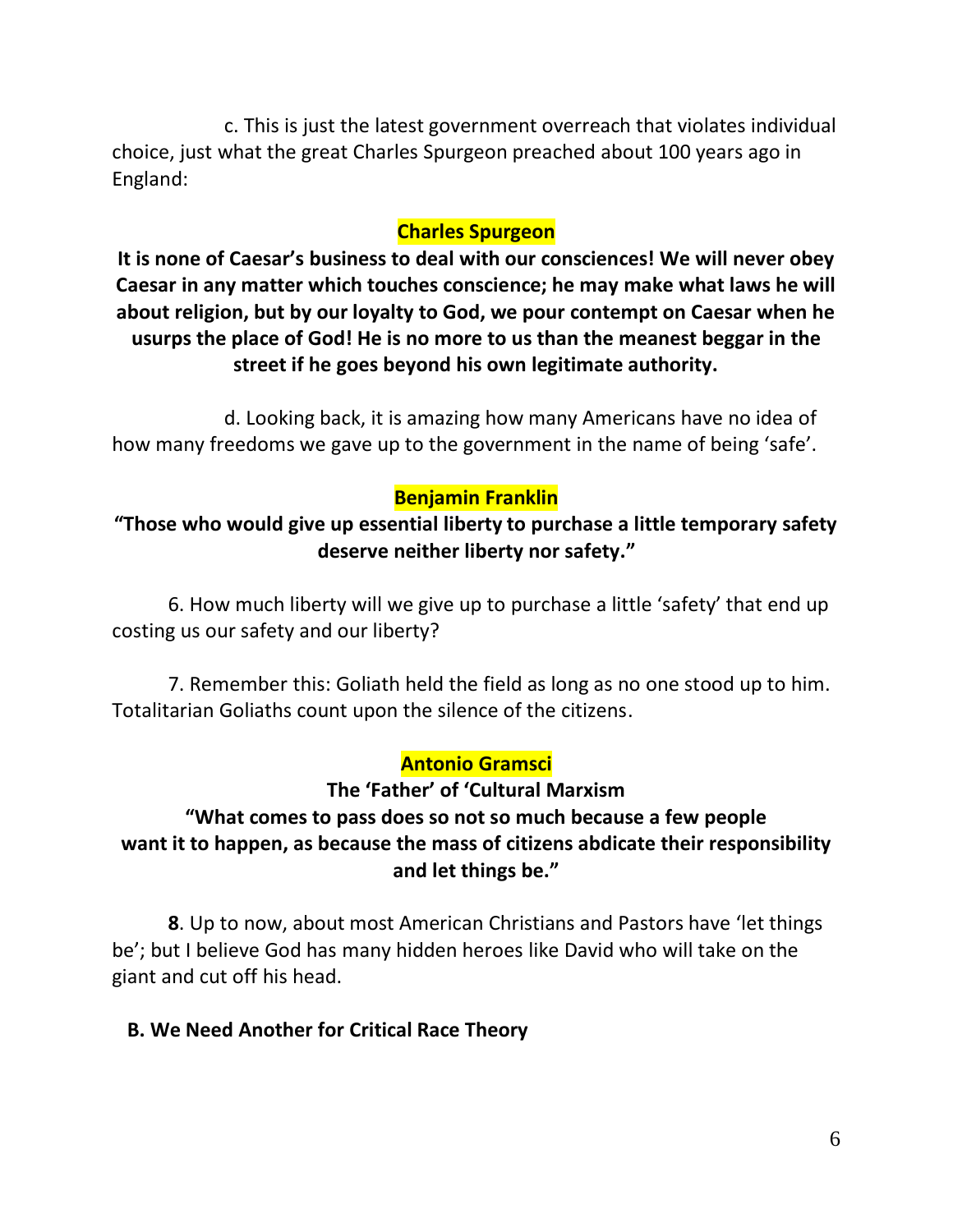1. History tells us that Totalitarian governments gain power by creating hatred and discord between the people groups within nations.

a. For Karl Marx, it was rich versus poor.

b. For Adolf Hitler, it was the Aryan race versus the Jews.

2. The modern American Marxists are using the issue of racism—especially black versus white.

3. This is what's behind the Black Lives Matter movement and the Marxist ideology of Critical Race Theory, which says:

a. America is systemically racist.

b. All White people are White Supremacists

b. All Black people are oppressed because all White people are oppressors

#### **Congresswoman Lucy McBath**

#### **America was founded on racism and racism is in every fiber of the United States.**

4. In 2020, our previous President discovered that taxpayer dollars were funding Critical Race Theory training courses in government agencies.

## **Russ Vought (President Trump's Director of Budget)**

**It has come to the President's attention that Executive Branch agencies have spent millions of taxpayer dollars to date 'training' government workers to believe divisive, anti-American propaganda. Employees across the Executive Branch have been required to attend trainings where they are told that 'virtually all White people contribute to racism' or where they are required to say that they 'benefit from racism'.**

#### **Trump Bans CRT**

**On September 4, 2020, President Trump issued an Executive Order banning Critical Race Theory based training programs in the federal government. President Joe Biden rescinded this order on his first day in office.**

5. Our new President is obviously on board with CRT.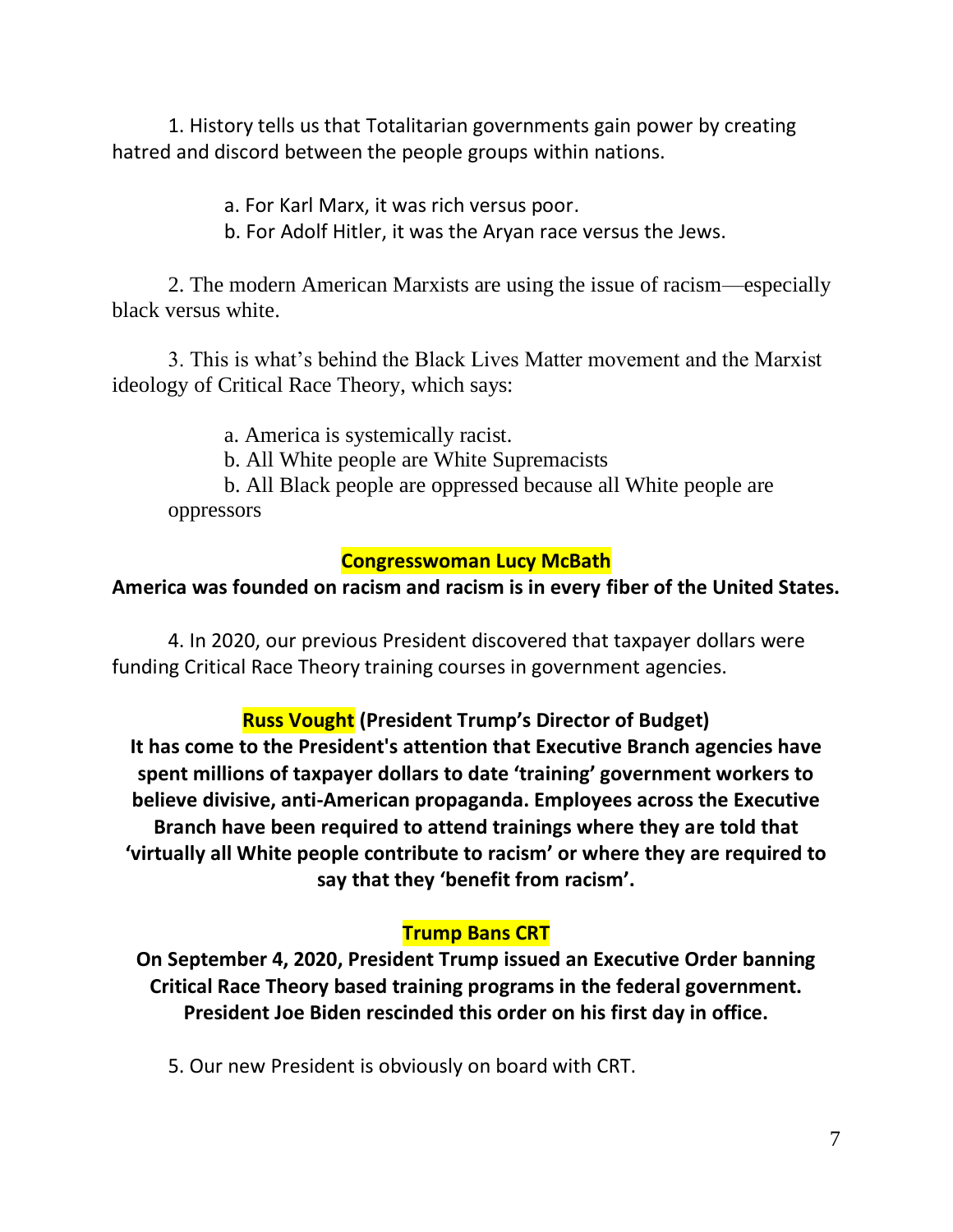### **Joe Biden**

### **The greatest threat to our national security is terrorism from white supremacy.**

a. Not Communist China?

b. Not 1 million illegal aliens flooding into the country on our southern border?

c. Not crime, murder, burning and looting in our streets?

6. Critical Race Theory has now completely taken over one of our major political parties.

## **Glenn Beck**

## **President Biden, Vice President Harris, Chuck Schumer, Nancy Pelosi – every Democrat on the national stage sees racism in literally everything at this point.**

7. The truth is that racism is real and exists in every nation! But the solution will not come from legislation; it can only come when preachers preach the Gospel.

## **Shane Idleman**

**To fix racism, you have to preach about sin, repentance, and forgiveness. A person needs to turn completely to Christ to truly change. The irony is that many pastors avoid talking about foundational truths of the Bible that lead to real heart change. They are actually part of the problem, not the solution.**

a. Woe to Christian Pastors who preach CRT instead of the Gospel!

8. It's time to sling a stone at racism by declaring the Gospel!

## **C. We Need Another Stone to Take Down Sexual Perversion**

1. The ripples of Critical Race Theory are not limited to race; it not only requires whites to admit that they are racists; they also demand that we accept the concepts of transgenderism.

a. They think we just need to understand them. Listen…

## **Devan Cole, Digital Reporter for CNN Politics**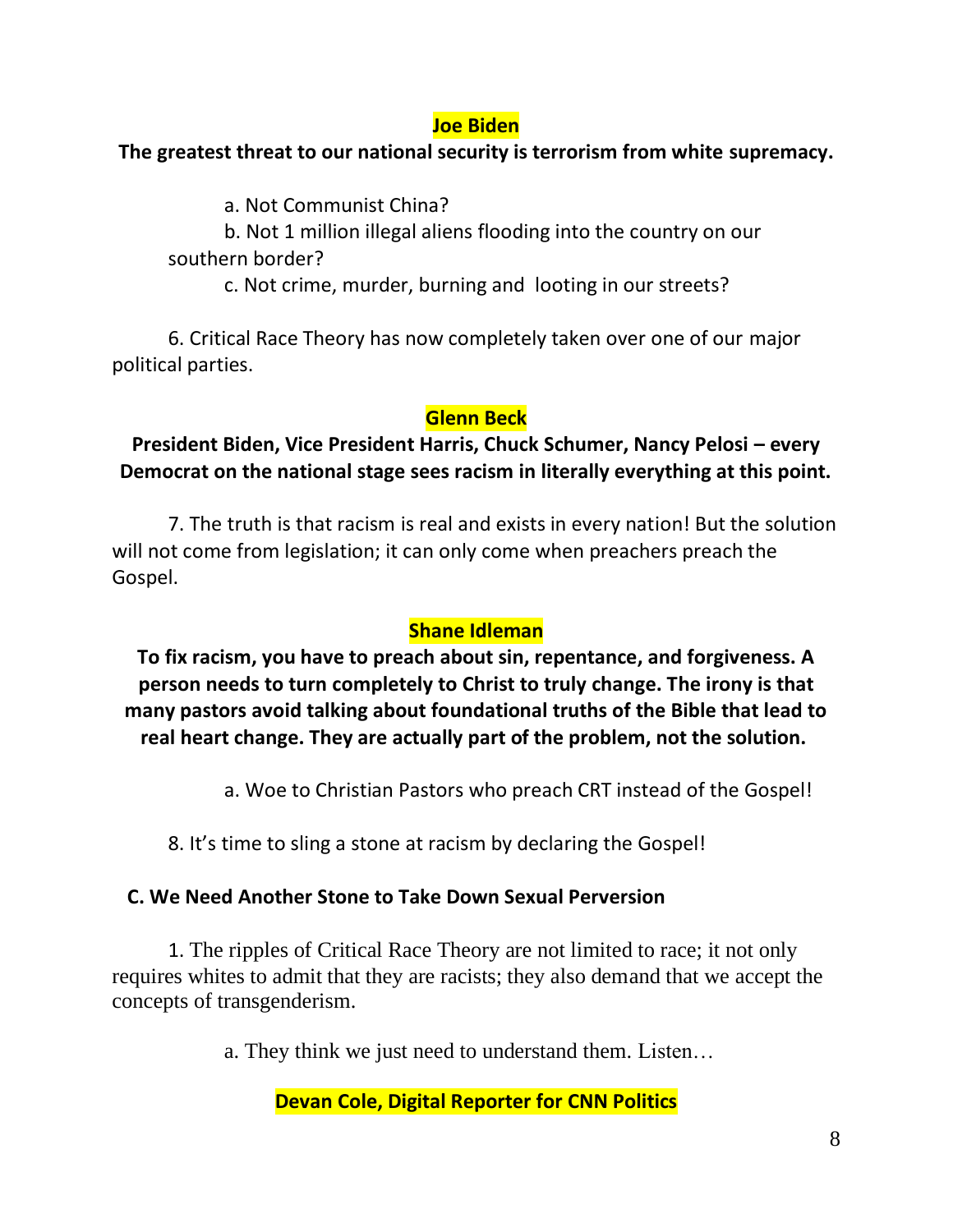**It's not possible to know a person's gender identity at birth, and for some people, the sex listed on their original birth certificate is a misleading way of describing the body they have.**

### **Fox Schweiger**

**Guest editorial, The Tennessean, 4/9/21 Let me share some basic concepts. Trans women are people who were assigned male at birth and then realized that they were not boys or men. Trans men are people who were assigned female at birth and then realized they were not women.**

#### **Fox Schweiger**

**Transgender applies to anyone whose gender does not align with their assigned sex. A trans girl is not a boy dressed up as a girl. She is a girl just as any other girl in her classes. Except for the fact that she is a target for harassment and discrimination by Tennessee politicians.**

b. Tennessee is one of the growing number of states to pass legislation forbidding trans men from using women's showers and locker rooms or being allowed to compete in women's sports. (Duh)

c. Yet other states allow these things and punish those who don't comply: The School Board in Loudon County, Virginia suspended grade school gym teacher Tanner Cross for refusing to accept that a biological boy could become a girl.

2. Testimony: I have had some personal experience ministering someone I dearly loved who was struggling with gender issues. I have a heart of compassion for this problem; but we cannot shrink back from telling the truth. What does the Bible say?

#### **Genesis 1:27-28**

**So God created man in His own image; in the image of God He created him; male and female He created them. Then God blessed them, and God said to them, "Be fruitful and multiply".**

#### **Mark 10:6-7**

**But from the beginning of the creation, God 'made them male and female.' 7 'For this reason a man shall leave his father and mother and be joined to his wife, and the two shall become one flesh'.**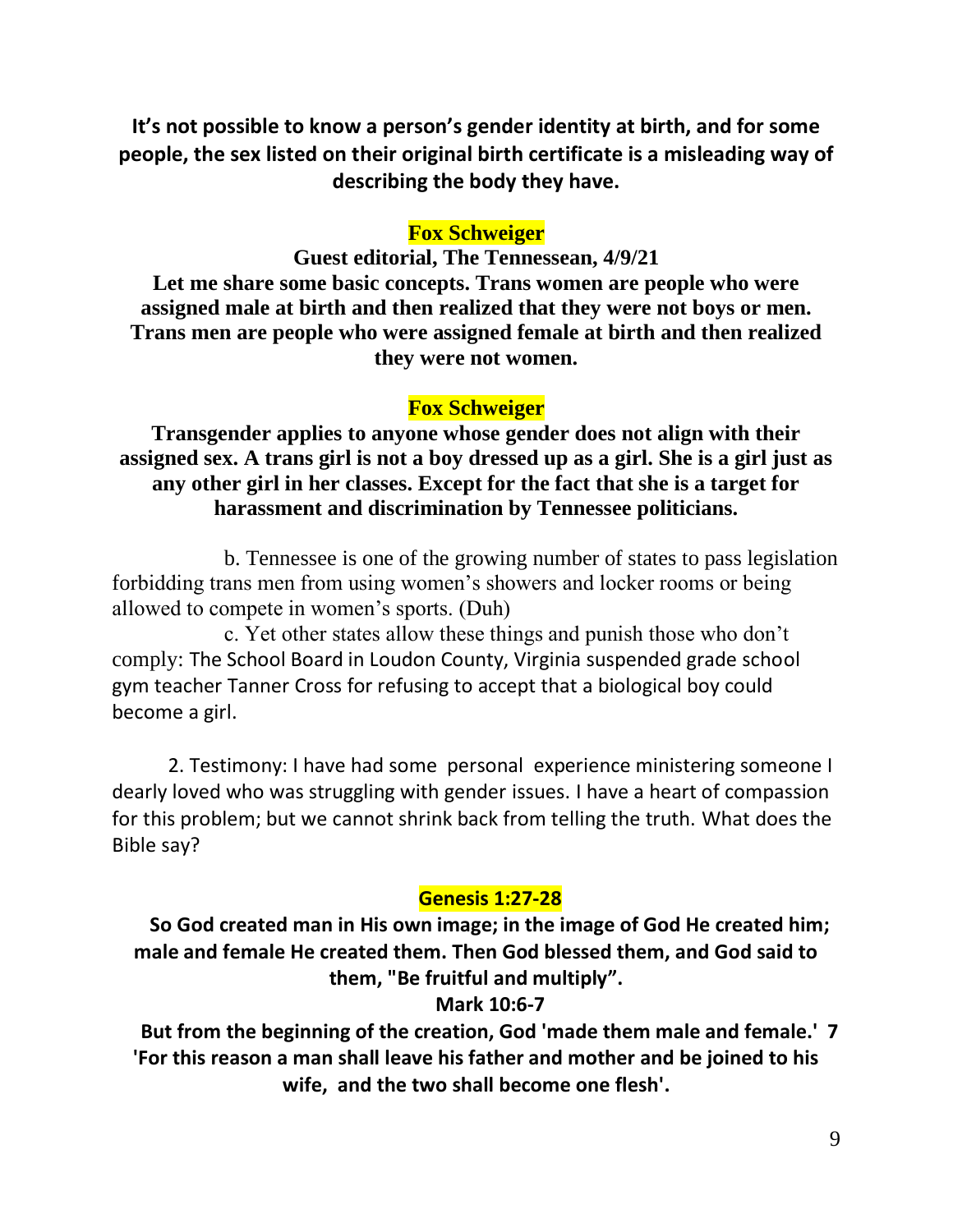3.Notice there are TWO GENDERS, male and female. Notice that the purpose is marriage and reproduction.

a. This eliminates the possibility of multiple genders.

b. This repudiates homosexuality and transgenderism lifestyles because there can be no reproduction.

c. Helping someone out of transgenderism might save their life.

#### **John MacArthur**

**Your chromosomes are either XX or XY. There is no such thing as transgender. It's a kind of personal suicide because you are 19X more likely to kill yourself--because you have completely cut yourself off from your destiny, which might be to have children.**

d. Transgenders struggle with loneliness.

## **John MacArthur**

## **Transgenderism puts you in an extreme isolation because you are saying "I am not who I actually am". You are a fantasy person in your own mind.**

e. In one sense, rejecting your gender is a rejection of God's wisdom in creating you male or female.

#### **John MacArthur**

**People today are told to construct themselves the way they want to be. A surgery was done in Australia on a 5-year-old to change gender! But Psalm 139 says God made you as you are. To deny your gender is fighting God in His sovereignty.**

4. All of this confusion may seem sudden; but it's not. It's just gone mainstream.

#### **Larry Alex Taunton**

**CNN recently declared that you cannot determine the sex of a child at birth. This is terrifying in its implications. What is happening with this sudden push to demolish sexual distinctions? But none of this is sudden. It may feel that way because the social engineers on the Left are** *suddenly* **empowered to do what they have wanted to do for decades. Above all else, a perverse sexual agenda is at the heart of their objectives.**